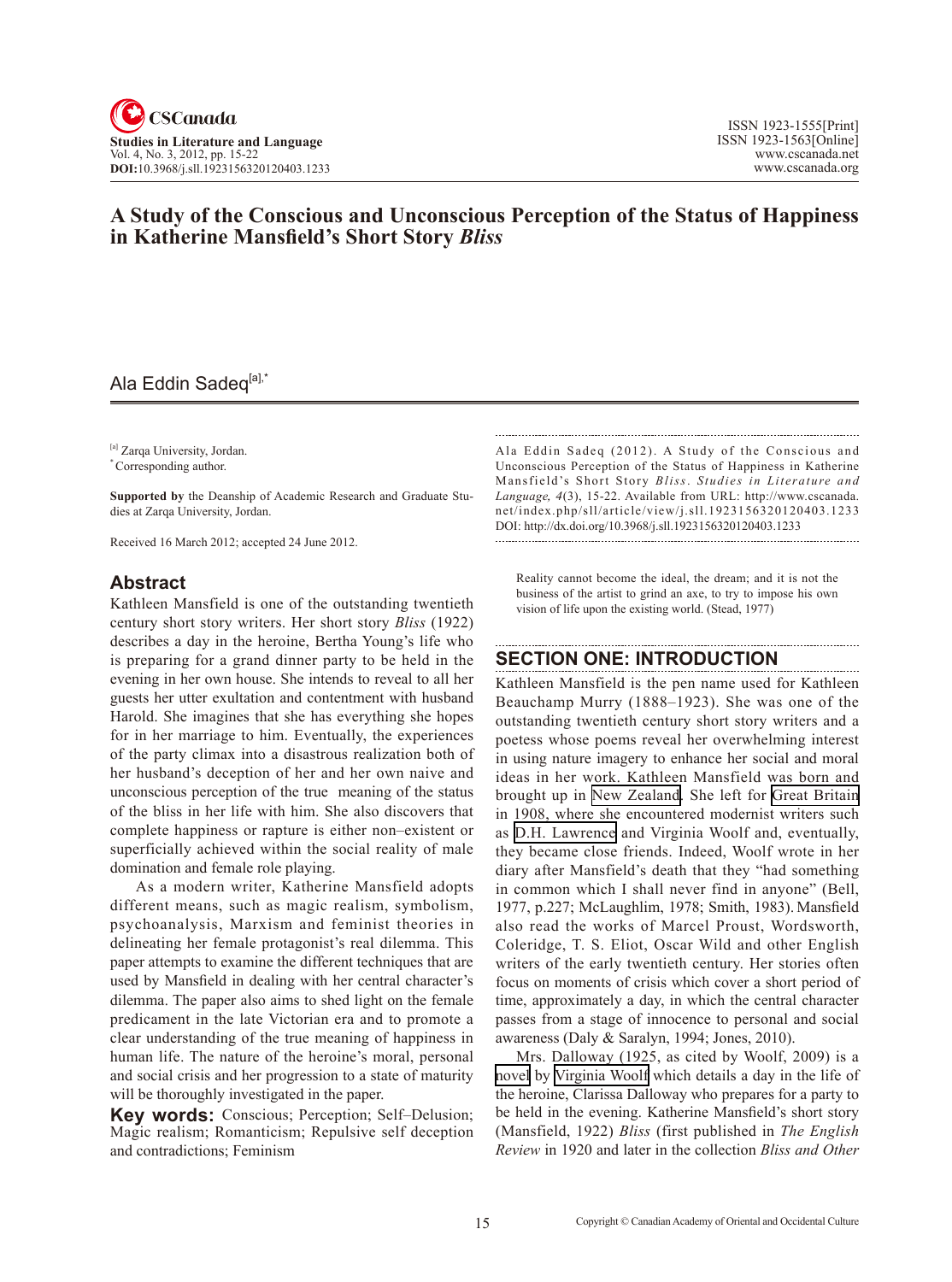*Stories*, 1922) also describes a day in the heroine, Bertha Young's life. Like Clarissa Dalloway, Bertha Young is preparing for a grand dinner party in the evening in her own house. Unlike Mrs. Dalloway, who seems miserable and totally discontented with her family and her married life to her husband Richard, we first meet Bertha Young in a state of rapture, reflecting her transient happiness and contentment with everything around her. However, the experiences of the party for the latter climaxes into a great disappointment and resignation as she realizes her husband's deception and her own naive and unconscious perception of the true meaning of the status of the bliss in her life.

However, at the end of her party ordeal Mrs. Dalloway realizes that all her miseries and negative feelings are mere self delusions related to the neuroses of the middle age. She discovers that the true meaning of happiness and fulfillment in her life resides in being close to her family ties and responsibilities as a wife and a mother. The experiences of the party result in similar crucial awakening in the life of Bertha Young, but in a totally opposite direction: The status of bliss and anxiety she has been experiencing at the start of the party changes into utter misery coupled with her emergence from the state of childhood naivety to the recognition of herself as a female patronized her domineering husband. Her conscious perception of her true female position reinforces a new understanding of the meaning of bliss in her life. She realizes that complete happiness or rapture is either non– existent or superficially achieved within the social reality of male domination and female role playing.

As a modern writer, Katherine Mansfield adopts different means, such as magic realism, symbolism, psychoanalysis, Marxism and feminist theories in delineating her female protagonist's predicament and her ultimate transformation. She also employs poetic and dramatic techniques for the same purposes in the story. This paper attempts to examine the different techniques that are used by Mansfield in dealing with her central character's dilemma. The paper also aims to shed light on the female predicament in the late Victorian era and to promote a remarkable insight to the true meaning of happiness in human life. The nature of the heroine's moral, personal and social crisis and her progression to a state of maturity will be thoroughly investigated in the paper.

This paper is divided into five sections. The first section is an introduction that states the main ideas of the study. Section two focuses on the central character, Bertha Young, describing her personality and attitudes to life and people around her while she is preparing for the party which climaxes in a tragic self realization for her. Section three discusses Berth's romantic clothing of the reality of her life with her husband Harold. Her traumatic awakening from self delusion will be studied in section four. This section will also examine Mansfield's use of different techniques in describing Bertha's awakening and

moral and her social progression. Section five summarizes the main findings of the paper.

#### **Section Two: Bertha's Character and Self–Delusion**

The first part of Katherine Mansfield's short story *Bliss* stages the protagonist Bertha Young inhabiting a world of magic realism (Rogers, 2011), a paradise on earth and a colorful version of the reality in which she is overwhelmed by overflowing feeling of happiness that words are not sufficient enough for her to describe:

What can you do if you are thirty and, turning the corner of your own street, you are overcome, suddenly by a feeling of bliss –absolute bliss –as though you'd suddenly swallowed a bright piece of that late afternoon sun and it burned your bosom, sending out a little shower of sparks into every practice, into every finger and toe ?...that all her feeling of bliss came back again, and again she didn't know how to express it -- what to do with it (p. 137).

 It is important to note that Bertha's present situation cannot be regarded as living in a world of pure fantasy or illusion, because she is not escaping reality to daydreams. This reality is too perfect for her, and her personal satisfaction and insurmountable happiness in her married life to Harold are not in question. In her seminal study *Fantasy. The Literature of Subversion*, Rosemary Jackson argues that fantasy refers to that "which is visionary, unreal …and it is linked with the individuals' existential anxiety and unease in real world (Mansfield, 1922, p.52)". Bertha's world can neither be composed in a fairy tale tradition, for she does not totally cut herself off from reality. She seems to plant her temporal or mundane world with magical dream –like elements to blend above all her inner feeling of the magic of complete happiness with her outer being, since she imagines that she has everything she hopes for in her married life; namely a wealthy husband, a lovely daughter, and a nurse and a servant as serving commodities, in addition to having sophisticated friends and a beautiful garden to be proud of:

*Really --really -- she had everything*. She was young. *Harry and she were as much in love as ever*, and they got on together splendidly and were really good pals. She had an adorable baby. They didn't have to worry about money. They had this absolute satisfactory house and garden. And friends – modern thrilling friends.... And there were books, and there were music… (my italics, p.146).

Bertha's supreme blending between outer reality and her inner feelings into a melting pot of magic also helps her to create an alternative version of reality which will assist her to encompass her innate experience of being "perfectly" and "divinely" in a state of bliss "like the" slender pear tree in fullest, richest bloom in her garden (Mansfield, 1922, p.145). Although, Bertha defines her condition from the very start as being in a state of absolute bliss, at the same time she lacks the verbal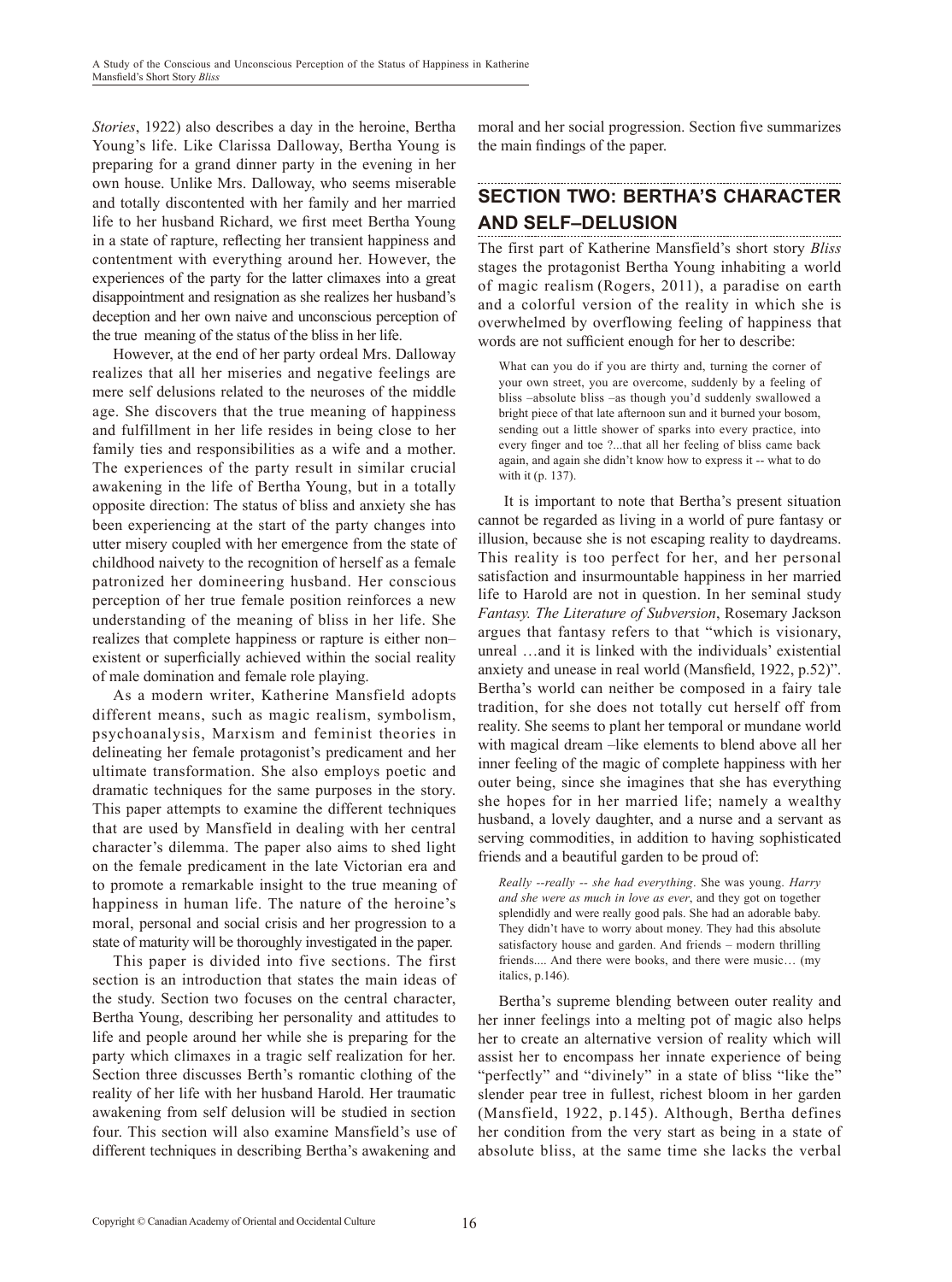capacity to express its true meaning. (Gregor, 1997, p.75) This unconscious motivation for inventing a substitute reality for herself is captured in her insistence to "bring the carpet up to the table". Undoubtedly, the table here is a symbol of reality which she wants to co-coordinate with the magic carpet of Sindibad from *One Thousand and One Nights*. Bertha's verbal incompatibility and her failure to articulate the limit of her innate feeling of joy which seems reminiscent of Gudrun's feeling of "still happiness" in D. H. Lawrence's grown jewel work *Women in Love* (Lawrence, 1987) published in 1920 (Martin, 2010, p.96) are depicted in her own wondering: "Oh, is there no way you can express it without being 'drunk and disorderly'? How idiotic civilization is! Why be Given a body if you have to keep it shut up in a case like a rare, rare fiddle?". The heroine's reference here to the "rare fiddle" is crucial. In this particular instance, it highlights the central notion of the complexity lies in expressing for herself and the readers this rare and extraordinary moment of exultation and transient happiness she is actually embracing on the very day she is preparing to have a grand party in her house.

However, the technique of mixing the fantastic and the real in the delineation of the heroine in this part of the story is of great importance: It does not only confirm Mansfield's status within modern writing, but also places Bertha's potentiality within childhood perspective of naivety and innocence. In her earlier mentioned work Jackson states that "children have a different conception of 'self', and blend their inner life with reality more freely than adults, who are conversely more alert to the objectivity of facts and the potential distortions deriving from perceptions and references" (Jackson, 1981, p.45). Thus, from the very start of the story we are made aware of the despairing fact that although Bertha is at the prime age of thirty, yet she has not crossed the boundaries of her childhood to reach maturity as adult. Mansfield's initial introduction of her character shows her trying to express her benumbing sense of elation in a manner similar to that of a child when given a precious gift or playing with other children in a playground and feeling innocently happy:

ALTHOUGH Bertha Young was thirty she still had moments this when she wanted to run instead of walk, to take dancing steps on and off the pavements, to bowl a hoop, to throw something up in the air and catch it again, or to stand still and laugh at – nothing – at nothing simply (p. 137).

The apparent discrepancy in Bertha's character is ironically illustrated in the capitalization of the word "ALTHOUGH" in the very first line of the story. Thus, when Nanny tells her that little B clutched the ear of a dog when she took her to the park, Bertha stands paralyzed as a helpless child unable to show any mature response to the situation: "Bertha wanted to ask if it wasn't rather dangerous to let her clutch at strange dog's ear. But she did not dare to. She stood watching them, her hands by her side, like the poor little girl in front of the rich girl with the doll" (Mansfield, 1922, p.141).

In the above quotation, the heroine's allusion to her resemblance to our Else, one of the major characters in Katherine Mansfield's short story *The Doll's House* is of great significance. As the little poor girl whom Aunt Beryl "shooed out" with her sister from the house "as if they were chickens" (Mansfield, 2011) and prevented them from seeing the doll's house, Bertha appears utterly incapable of facing the challenges of her adult reality. Bertha's Our Else - like image of helplessness is magnified theatrically in her description standing still with her "hands by her side" like an obedient but a confused and helpless child in the above quotation. In practical terms, her child– like excitation and playfulness are remarkably drawn in the manner she arranges the fruit bowl on the table in her dinning room and later in the spontaneity with which she disposes the cushions one by one on the couches in her drawing room (Mansfield, 1922, p.145).

As she enters her dinning room, which for her becomes the initial stage upon which she is going to enact her limitless happiness with her husband Harold, whom she blindly believes the main cause of being in bliss, she states that "in her bosom there was still that bright glowing place – that shower of little sparks coming from it" (Mansfield, 1922, p.137). When the maid, Mary, brings "the fruit on a tray and with it a glowing bowl, and a blue dish," (Mansfield, 1922, p.139) Bertha, in a manner echoing the romantic poetess Christina Rossetti in her poem "A Birthday" (1830-1894), begins to arrange them in a way to show that the evening party is a private celebration for her beloved Harold has come to her. Rossetti's poem describes her preparation for a party in which she uses sparking colors to express her love and gratitude for a man whom she considers the day of her meeting with him as her actual birthday:

Raise me a daïs of silk and down; Hang it with vair and purple dyes; Carve it in doves and pomegranates, Work it in gold and silver grapes, In leaves and silver fleurs-de-lys; Because the birthday of my life Is come, my love is come to me.(Rossetti, 2011)

Likewise, Bertha, in her decoration and arrangement of the fruits on the dining table, focuses on the matching of bright silver, red and gold colors to enhance the image of her complete happiness and contentment in her married life to Harold:

There were tangerines and apples stained with strawberry pink. Some yellow pears, smooth as silk, some white grapes covered with a silver bloom and a big cluster of purple ones. These last she had brought to tone in with the new dining – room carpet Yes, that did sound rather far – fetched and abused, but it was really why she had brought them. She had thought in the shop "I must have some purple ones to bring the carpet up to the table" …When had finished with them and had, with them and had mad two pyramids of these bright round shapes, she stood away from the table to get the effect ….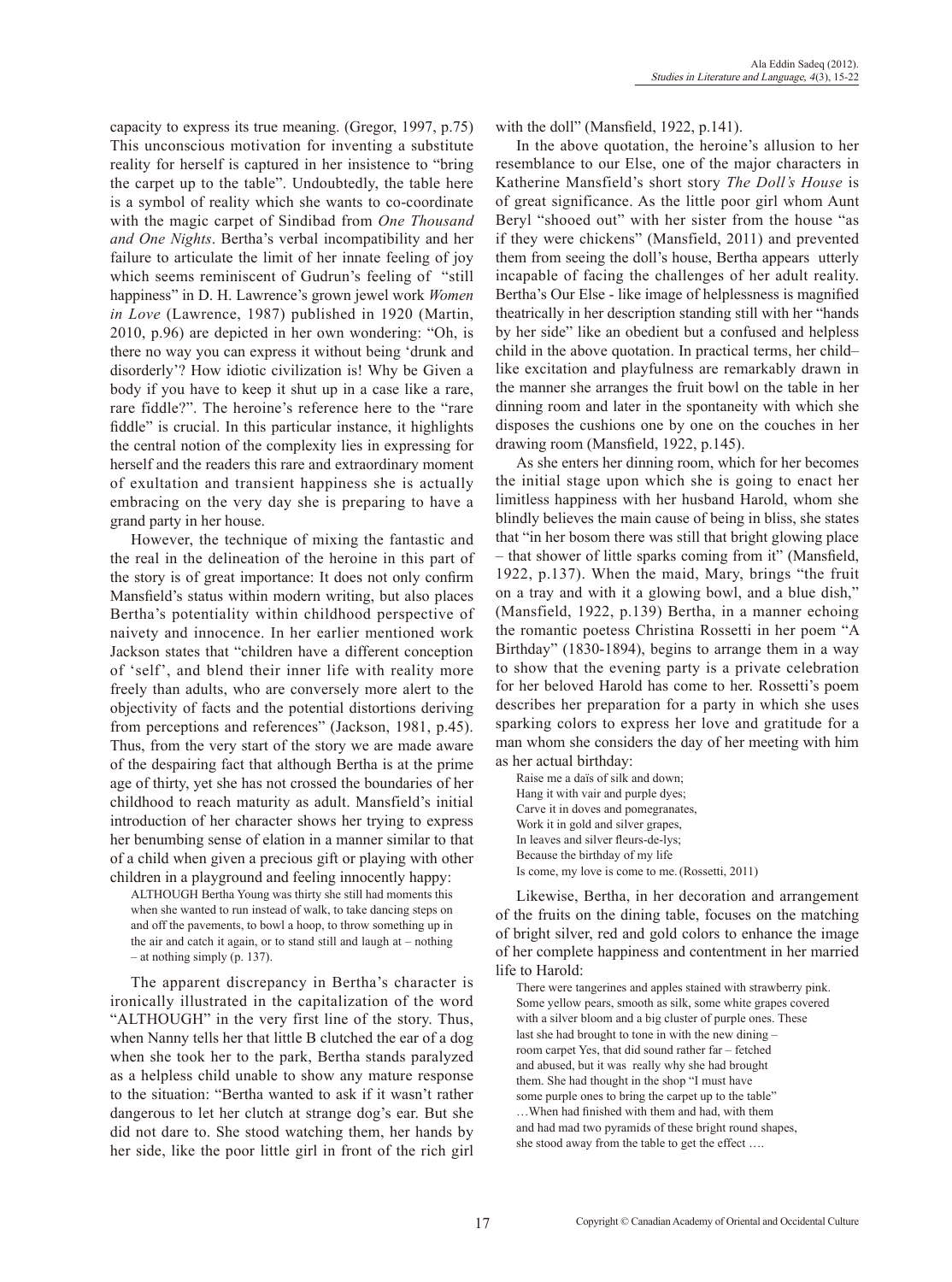This, of course, in her present mood, was incredibly beautiful….She began to laugh, No, no I'm getting hysterical (p.139).

Within these imaginary and romantic approaches to reality, the two bright pyramids, in the above quotation, refer to herself and her husband Harold reaching the peak of insurmountable state of happiness together. The irony is that the pyramids, from the perspective of Mansfield's feminist ideology in the work, refer to the male authority which Bertha is unknowingly celebrating. When Harold' phones to tell her that he will be ten minutes late for the party, she naively ponders: "What had she to say? She'd nothing to say. She only wanted to get in touch with him for a moment. She couldn't absurdly cry. "Hasn't it been a divine day" (Mansfield, 1922, p.143)! Bertha's shrouding everything related to herself and her life with illusory divinity crystallizes her utter obliviousness of the reality of Harold's deceptive nature. Bertha's tendency to illusions is highlighted further in her refusal to see her reflection in the mirror. We are told that while waiting for Mary in the dinning room, she "hardly dared to look into the cold mirror" (Mansfield, 1922, p.139). When she dares to have a glimpse of herself: "It gave her back a woman, radiant, with smiling, trembling lips, with big, dark eyes and an air of listening, waiting for something …divine to happen ...that she knew must happen ...infallibly" (Ibid). There is no doubt that this exaggerated mirror image is that of a romantic dreamer than Bertha's real self. For the very reason, she insists that maid should not turn the light in the room. With an unprecedented self-confidence, she informs her: "No, thank you. I can see quite well" (Ibid). The image of the darkness in the very room she is going to celebrate her love for Harry is an emblem of the darkness within herself which stands as a clear obstacle in the way of her attaining any responsible conduct in her life. Mansfield reiterates the shortcoming of Bertha's character, once more, in the latter's skeptical attitude to her little daughter B in the nursery. Instead of providing the needs of her child Bertha contemplates yet again "that all her feeling of bliss came back again, and again she didn't know how to express it -- what to do with it" (Mansfield, 1922, p.142). With Bertha's final declaration the curtain falls to announce the end of the first act to pave the way for the second and most crucial act prior to her gaining full self- realization in the party.

# **Section T hree: Berth a ' s Romanticism about Harold**

Mansfield's description of her heroine in this part of the story focuses further on her inclination to romanticism and emotional response to her environment. She also draws attention to her paramount concern for her appearance in the party. As a romantic figure in a painting by the romantic poet and painter Gabriel Rossetti, Bertha plans to wear a "white dress, a string of jade beads, green shoes and stockings" (Mansfield, 1922, p.146) so that to coordinate her angelic hostess image within the inventive romantic atmosphere of her drawing–room which is going to be the first stage for celebrating her love and happiness in the party:

She went into the drawing –room and lighted the fire; then, picking up the cushions, one by one, that Mary had disposed so carefully, she threw them back on to the chairs and the couches. That made all the difference; the room came alive at once. As she was about to throw the last one she surprised herself by suddenly hugging it to her passionately, passionately. But it did not put out the fire in her bosom. Oh, on the contrary! The window of the drawing–room opened on to a balcony overlooking the garden. At the far end, against the wall*, there was a tall, slender pear tree in fullest, richest bloom; it stood perfect*, as though becalmed against the jade-green sky. Bertha couldn't help feeling, even from this distance, that it had not a single bud or a faded petal. Down below, in the garden beds, the red and grey tulips heavy with flowers, seemed to lean upon the dusk. *A grey cat*, dragging its belly, crept across the lawn, and a *black one*, its shadow, trailed after. The sight of them, so intent and so quick, gave Bertha a curious shiver. (p. 144-145, my italics)

The above passages are illuminating examples of Mansfield's creative talent in placing Bertha's dilemma within the romantic tradition of using nature imagery to mirror her agonies in reality. This shift in the author's technique is in a parallel line with the shift in the delineation of the heroine's female crises in a new light. It is worthwhile to start with the mention of the cats in the above quotation which not coincidental. In reality cats are known to be deceptive animals by nature. At the same time they are symbol of warmth and coziness. Thus, while the black colored cat symbolizes at this stage in the course of the development of the narrative, Bertha's own self deception and blindness to reality, the grey cat reflects her unrealistic and naïve formulation of the warmth engendered by her ardent feeling of bliss with Harry. Inevitably, the image of the cat recalls in the reader's mind the short story *Cat in the Rain* (Hemingway, 2011), by the American author Ernest Hemingway. Hemingway illustrates in the story how a nameless American wife feels starved for attention and love in her marriage to a dominating husband, who insists to have her hair cut too short like boys. He uses the cat as a symbol of the warmth of fulfillment she inspires to achieve in her relation with him.

Unlike the heroine of the story *Cat in the Rain*, Mansfield's character creates, in her magical realistic world, an illusory version of her perfect happiness and fulfillment with her husband Harold, symbolized, as mentioned earlier, in her reference to the grey cat. This is because, like Kezia in Mansfield's short story "The Doll's House", who adopts herself to accept the rigid rules of social conformity that prevent her from establishing a humanitarian contact with the two poor Kelvey sisters from her school, Bertha is trained from an early stage in her life to adjust to the reality of being patronized by the male members of her society in return for a luxurious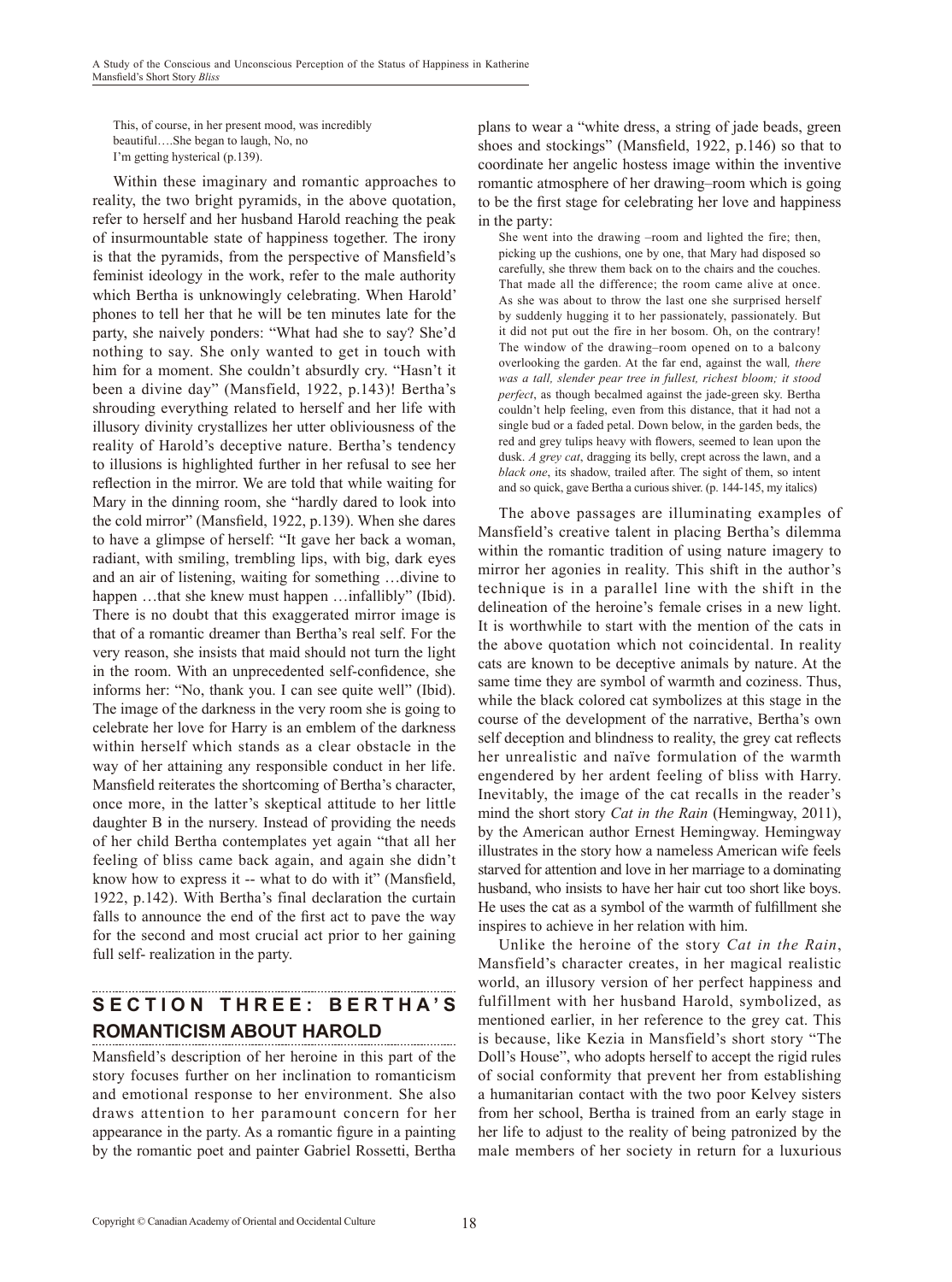and irresponsible way of living. This is perhaps the reason why she has never contemplated the nature of her relationship with Harold, nor consciously acknowledged the existing unbridgeable gap between herself and her promiscuous husband. The disparity between Bertha and Harold is genuinely illustrated in their conversation about their guest, Miss Fulton. When Bertha declares that "Miss Fulton was rarely, wonderfully frank", we are told that Harold seems reluctant to agree with his wife's point of view about Miss Fulton:

Harold said "No." Voted her dullish and "cold like all blond women with touch, perhaps, of anaemia of all brain." But Bertha wouldn't agree with him; not yet, at any rate. "No, the way she has been sitting with her head a little on onside, and smiling, has something behind it, Harry, and I must find out what that something is." "Most likely it's a good stomach," answered Harry. He made a point of catching Bertha's heels with replies of that kind "Liver frozen, my dear girl, or "pure flatulence," or "kidney disease," …and so on. For some strange reason Bertha liked this, and almost admired it in him very much (p.144).

This argument between Bertha and Harold on the surface appears trivial and almost insignificant, but as any other speeches delivered in the story, the conversation embodies a deep understanding of the true nature of Bertha's crisis. However, Harold's provocative description of Miss Fulton, in the above quotation, as"good stomach," "anaemia of all brain," " Liver frozen" or "pure flatulence" is no more than a cover up for the reality of sharing a secret affair with her. Bertha naively conceived his words as indications of his male intelligence and superiority. In formulating this image of him, she is actually justifying for herself her blind reliance on him as her savior. Her vain and superfluous image of Harold conveyed in a mental soliloquy, parading him as a chivalric hero in a romantic fiction:

Harry had such a zest for life. Oh, how she appreciated it in him. Against anther test of his power and courage—*that, too she understood*. Even when it made him just occasionally, to other people, who didn't know him well, a little ridiculous perhaps … (150 my italics).

While Bertha's romanticized image of Harold 's character justifies, though temporarily, the notion of her being in a state of bliss, it also pinpoints the deficiency underlying the very nature of her relationship with him, highlighted in his calling "my dear girl" (Mansfield, 1922, p.144) and earlier in the story as "Ber" (Mansfield, 1922, p.143). His words seem to be an inherent confession that she exists, as his daughter B, no more than an object in his household, alienated, thus, from her real role and responsibilities (Oakley, 77-82). Watching her little B in the nursery, Bertha contemplates: "How absurd it was. Why have a baby if it has to be kept – not in a case like a rare, rare fiddle – but in another woman's arms" (Mansfield, 1922, p.141). Bertha's statement foreshadows, figuratively, her understanding of herself being merely a valuable object safely guarded in a protective sheath, symbolized in the image of Harold as a savior. Yet, we are made aware of the fact that "Bertha Young desired her husband. Oh, she'd love him –she'd been in love with him, of course, in every other way, but not just in that way" (Mansfield, 1922, p.141). In retrospect, Bertha's psychological confusion depicted in the above quoted lines is a haunting insight into destructiveness of the values or ideologies of her bourgeois middle-class which conceive her being only as a commodity, belonging to her husband and her husband's world and before him to her father and to her father's world. In his interesting Marxist analysis of Bertha's case, Chantal Cornut – Gentille D'arcy states that:

…just like the nurse, Bertha embodies, in Marx's own words: "a commodity like any other article of commerce, and consequently {is] exposed to all the vicissitudes of competition and all the fluctuations of the market." Within this in mind, "Bliss" may be perceived as a cynical exposition, through Bertha, of the enforced and remarkable status of "woman –as- commodity" within an oppressive patriarchal system …(p.249)

From this perspective, Bertha's story cannot be seen as sole sentimental rendering of a moment of transparent feeling of joy in a woman's life in a single day. It is, indeed, a palpable revelation of a feminist imputation engendered precisely through the negative knowledge provided by the very structures which repress and deflect her feeling of bliss (Ibid). In effect, instead of the idealized romantic picture which she draws of herself and her husband as a couple- being "as much in love as ever" (Mansfield, 1922, p.158), her situation climaxes into a repulsive self deception and contradictions that she has to accommodate within her sentimental little fictional pieces of living in heaven with Harold.

## **Section Four: Bertha's Awaken**

The final part in the drama of a day in the life of the heroine concludes in a moment of epiphany leading to her self-realization. This part is characterized by Mansfield's extensive use of symbols. Each symbol has different levels of interpretations, depending on the alternating stages of the heroine's awakening, which takes place at the very end of the party to mark figuratively the end of Bertha's delusions about herself being in a state of bless with Harold. In particular, this crucial moment of realization in Bertha's life happens when she discovers Miss Fulton's flirtation with her husband. As Miss Fulton prepares to leave the party, Bertha notices that her own husband Harry rushes to help her star–like sparkling quest to put on her silver mink coat in a manner to show his secret compassion for her:

And she saw … Harry with Miss Fulton's coat in his arms and Miss Fulton with her back turned to him and her head bent. He tossed the coat away, put his hands on her shoulders and turned her violently to him. His lips said: "I adore you" and Miss Fulton laid her moonbeam fingers on his cheeks and smiled her sleepy smile (p.160).

Mansfield intentionally structures this transitional moment of self discovery within a triangle form of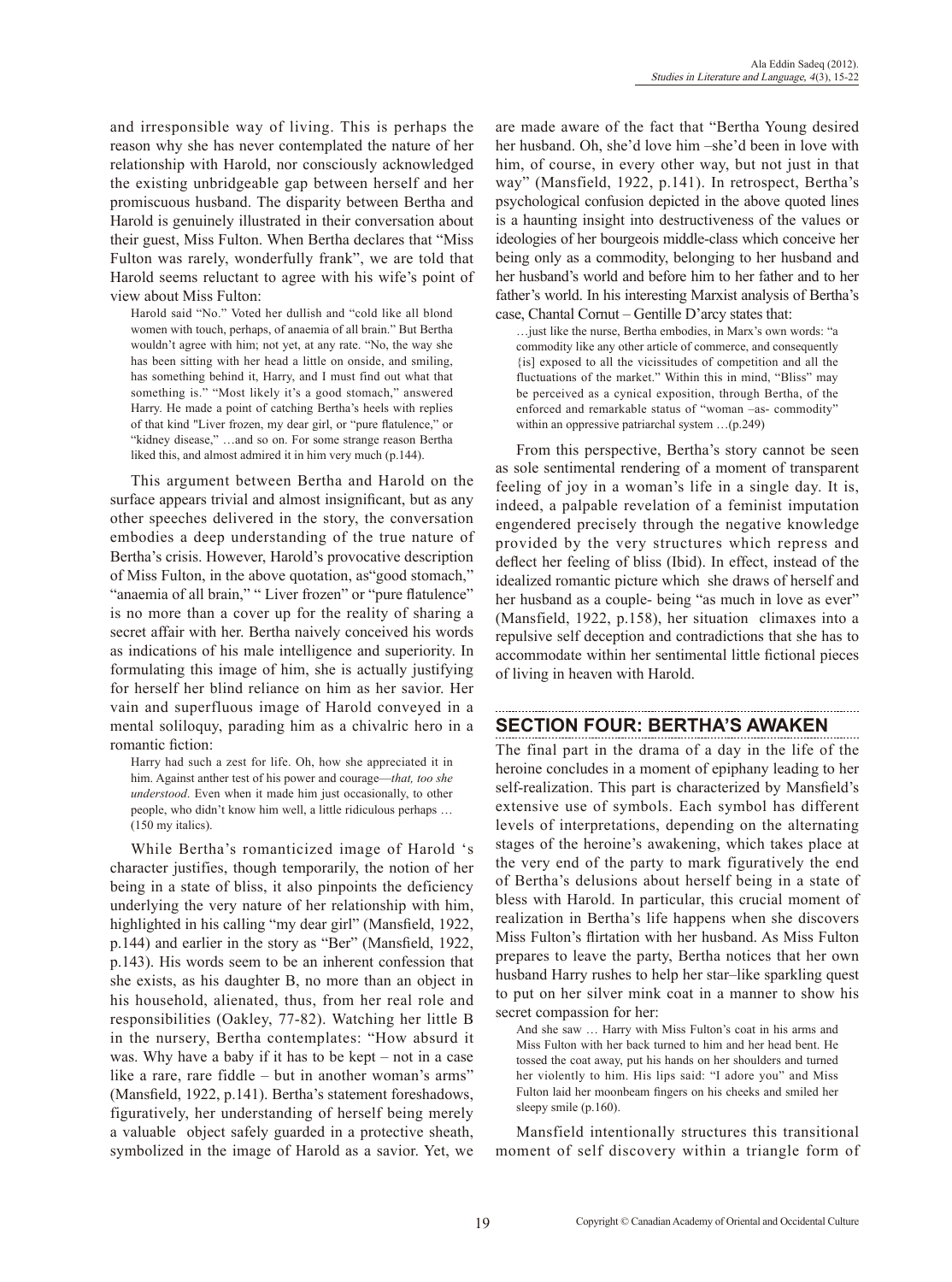relationships so that to highlight the three dimensions of Bertha's self realization. The first level of her awakening is precipitated her awareness of the unreality of the notion of her being protected by Harold's warmth and love. In this particular instance, the black cat is associated with Bertha's blindness and the echoing imagery of the pear tree becomes a symbol of Harry's deceptive reality. She is as just deceived by him as she has been alluded by the very bi sexual nature of this tree, thinking that it has represented womanhood in a state of rapture. The "tall pear tree" (Mansfield, 1922, p.145) now becomes an incarnation of Harry' reality. Her obliviousness of his character is typically shown in her misinterpretation of his remarks on "his shameless passion for the white flesh of lobster" (Mansfield, 1922, p.153). She thinks that he is alluding to his contentment with her as a dutiful wife. The reality is that Harold is indirectly alluding to his admiration for Pearl Fulton's white complexion. Accordingly, the second stage of Bertha's self–discovery is precipitated by the Knowledge of the falsity of believing herself in a state of bliss with her husband. A reality which is, yet again, depicted in the analogy she has earlier made between herself and the blooming perfect pear tree within her walled garden. Now this walled garden becomes a metaphor for imprisonment in unconscious self-delusions about the reality of her relationship with Harold.

The third and most crucial realization springs from her understanding of the true nature of the affinity between herself and her friend, Miss Fulton. The latter is associated now with the image of the grey cat, since she appears to be after the imagined stability, security and the warmth of Bertha's life with Harold. Bertha has always unknowingly sympathized with Miss Fulton and most likely shared a kind of telepathy or spiritual identification with her. She has always inwardly acknowledged that Miss Fulton to be a dreamer, like herself inclined to romanticism and sentimentalism in life. For this reason, when she arrives dressed in white and silver colors which resemble almost the colors Bertha has chosen to wear in the party, she somehow feels elated about her premonition of the existence of some mysterious link between them. This resemblance between the two women serves as a significant turning point in the narrative, particularly when Bertha begins to conceive it in a new light. Prior to this event we are told that Bertha seems unable to express, in bare utterances, as in the case of her feeling bliss, the reason for liking or likening herself to Miss Fulton, whom Harold mockingly describes as a she-cat "dragging its belly" (Mansfield, 1922, p.145). She, suddenly, discovers that what they share together is the reality of conforming to a purely male-oriented patriarchal society which is once more symbolically indicated in the associating between Harold and the pear tree. At the very end of the story Bertha painfully repeats Miss Fulton's words about her pear tree: "Your lovely pear tree --pear tree – pear tree" (Mansfield, 1922, p.165). The pear tree becomes a symbol of the truth of Harry's domination and seemingly protective authority, which both women passionately yearn for in order to ensure their everlasting happiness and fulfillment in life. For the first time Bertha begins to think that, like the solid pear tree, which is an outstanding item in her garden, Harold is dominating not only the garden of her own life but also the dreams of a woman like Miss Fulton, who exhausts all sources of femininity in order to have him. Now the dazzling and gleaming Miss Fulton becomes an embodiment of an equally haunting knowledge that women, within such a social standard, waste their lives and efforts on their external looks so that they shine like dolls in the eyes of their male partners. Their prime aim in doing so is to capture their attention and consequently win the privileges of their protection and financial supports. This perhaps is the reason behind the extraordinary care which Mansfield takes in the delineation of Miss Fulton's outward appearances and behavior in the party. The latter's elusive attitude, noiselessness and her aloofness in the party points to her patent derives for creating a positive impact on Harry. She consciously plans to have him, since she recognizes her desperate need of him to survive within her authoritarian social system. In her turn, Miss Fulton represents the "cold mirror" (Mansfield, 1922, p.139) which Bertha deliberately avoids to look at earlier in the story. She embodies Bertha's own inner withering and waste in her mood of caring only for the apparent superficial details of her life and in her relationship with Harry. In the present situation, the pathetic Miss Fulton emerges as her counterpart in the process of women victimization by a social system. Both seem paralyzed in transcending the boundaries designed for them in their world and are unable to shake themselves off its devastating impact on them. At this point in the story, the everlasting self engendered peer tree emerges a symbol referring, this time, not just to Harold but generally to all men in her society:

And the two women stood side by side looking at the slender, flowering tree. Although it was so still it seemed, like the flame of a candle, to stretch up, to point, to quiver in the bright air, to grow taller and taller as they gaze –almost to touch the rim of the round, silver moon. How long did they stand there? Both as it were, caught in that circle of unearthly light, understanding each other perfectly, creatures of another world, and wondering what they were to do in this one with all this blissful treasure that burned in their bosoms and dropped, in silver flowers, from their hair and hands (p.155-156) ?

Mansfield uses both characters to reveal the two façades of the opposing reactions given by women to the humiliating constrains of their environment. For instance, the manner in which Miss Fulton is delineated reveals her acting as an agent for the survival and the continuum of the very social system which negates her female identity and being. She repeatedly murmurs to Bertha: "your lovely pear tree" (Mansfield, 1922, p.161-162). The repetition portrays not just her envious nature of the latter for having Harold but also undermines her innate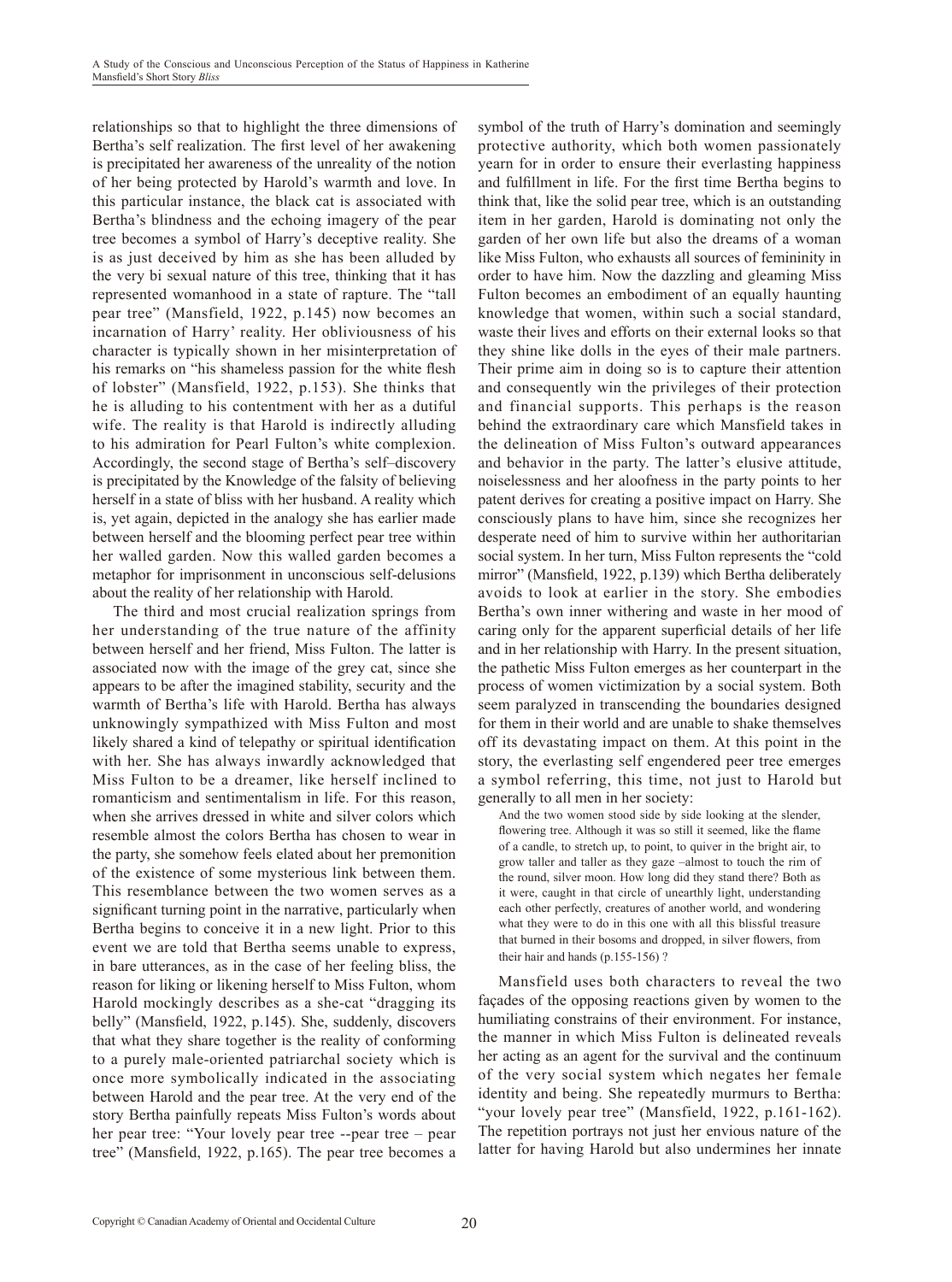satisfaction with the way male and female relationship is conditioned by the rigid constrains of her society. Her behavior typically foreshadows that of aunt Beryl, Isabel and other female characters in Mansfield's short story "The Doll's House," who likewise embrace the idea of the eternity of the system of conformity, in their case, to social class distinction. Bertha's character is employed to show the other side of the coin. Unlike Miss Fulton, Bertha, in reality, is in conflict with her crippling world, for she suddenly realizes that Harold and herself are living totally apart from one another. She is as alienated from him as he from her, because they are not being themselves but playing the roles assigned to them by the society. We are told that Bertha now understands why she "only wanted to get in touch with him for a moment"(143). Henceforth, her feeling of rapture because of being married to Harry has no credible or authentic root in reality. It is as imagined and as pretentious as her invented magical version of reality which she also conceives it to be an unconscious means for psychologically repressing her true feelings of failure and disappointment as a wife and a mother (Gentille D'arcy, 1999, p.51).

The drama of Bertha's life reaches its conclusion with the final stage of realization of the reason for her child woman existence being "idiotic civilization" (Mansfield, 1922, p.138). Yet she is deprived from all chances of redemption from its controlling web. She will remain eternally trapped and unable of liberating herself from being "shut up in a case like a rare, rare fiddle" (Mansfield, 2011, p.138). In the eyes of the society she is privileged to have Harold and she will surrender to this notion for the rest of her life: "For some strange reason Bertha liked this, and almost admired it…." (Mansfield, 2011, p.144). Accordingly, Bertha's party can be cherished as a symbol for celebrating the birth of her new conscious but incomplete self. This time she is going to blind herself deliberately to Harold 's reality in order to go on with her life, but with a clear understanding of her real obligations towards her daughter, little B, who, in her turn, will free her from former childish illusion of feeling bliss.

# **Section five: Conclusions**

The foregoing analysis of Mansfield's short story *Bliss* displays her at her best in using different techniques, starting from magic realism to symbolism, nature imagery, internal monologue, psychoanalysis, feminism and even Marxism in portraying her female protagonist's predicaments. Her aim in doing so is to depict her heroine both from inside, as an individual blinded by illusions, and from outside, as a victim of conforming to an authoritarian male–constructed social discourse, which reduces her life to mere nothingness and role playing. The essence of Mansfield's narrative strategy of exquisitely blending Bertha's inner life with her outer existence is to reveal the underlying contradiction in her character as well as the fragility of the assumption of her being in a state of bliss with her husband on the day she is going to have a party. The depiction of Bertha Young stripped of all illusion at the end of the story foreshadows Mansfield's belief in the non–existence of complete happiness in adult reality of pain and responsibilities. However, the technique also assists in endorsing a clear perception of the very cause and the nature of the sufferings of women who are doomed, as her heroine, to a life time imprisonment in a state of child–like naivety and caring for appearances, instead of developing into independent and conscious adults.

Ultimately, Mansfield plans for her short story *Bliss* to have no end (Bennett, 2004, p.80). Probably, she intends to do no more than bringing into focus the nature of female struggle in the late Victorian era and, hence, reveal the process of their dehumanization in the system of conformity to male authority, but purely from the view points of a woman writer rather than from male author perspectives. She declares in her story that the "trouble with our young writing men is that they are still too romantic. You can't put out to sea without being seasick and wanting a basin" (Mansfield, 1922, p.157) She hopes that the solution or the denouement for female predicaments to be delivered by her predecessor Virginia Woolf, the pioneer of feminist movement in the twentieth century.

### **References**

Bell, Anne Olivier (1977). *The Diary oF Virginia Woolf* (Vol. 11). Harmondsworth: Penguin.

-----------------------

- Bennett, Andrew (2004). *Katherine Mansfield*. Tavistock: Northcote House.
- Daly, See, & Saralyn R. (1994). *Katherine Mansfield*. New York: Maxwell.
- Engels, Friedrick (1986). *The Origion of the Family, State and Private Property.* London: Penguin.
- Gentille D'arcy, & Chantal Cornut (1999). Katherine Mansfield's 'Bliss': 'The Rare Fiddle' as Emblem of the Political and Sexual Alienation of Woman. *Language and Literature, 35*(3), 244-269.
- Gregor, Keith (1997). Blissful Thinking: Katherine Mansfield and the Engendering of Modernist Fiction. *Cuadernos de Filologia Inglesa, 6*(1), 59-78.
- Hemingway, Ernest (2011, April 14). *Cat in the rain*. Retrieved from www.vahidnab.com/cat.pdf
- Jackson, Rosemary (1981). *Fantasy: The Literature of Subversion* (pp. 52). London and New York: Routlege.
- Jones, Kathleen (2010). *Katherine Mansfield: The Storyteller*. Edinburgh: Edinburgh University Press.
- Lawrence, D. H. (1987). *Women in Love* (pp. 165). In David Farmer, Lindeth Vasey & John Worthen (Eds.), Cambridge: Cambridge University Press.
- Mansfield, Katherine (1922). *Bliss and Other Stories*. Plymouth: William Brendon & Son Ltd.